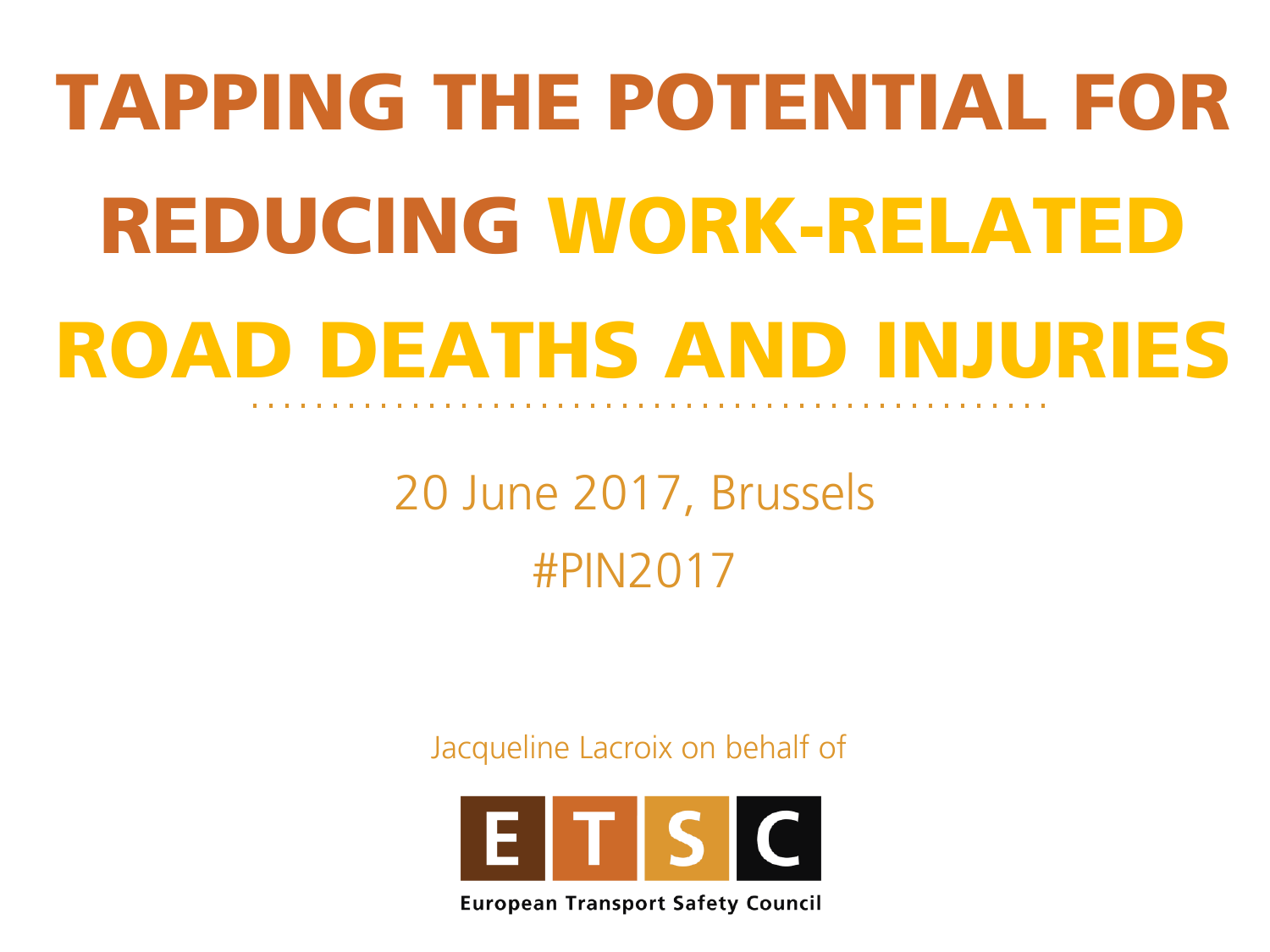# Up to 40%

#### of all road deaths might be work-related.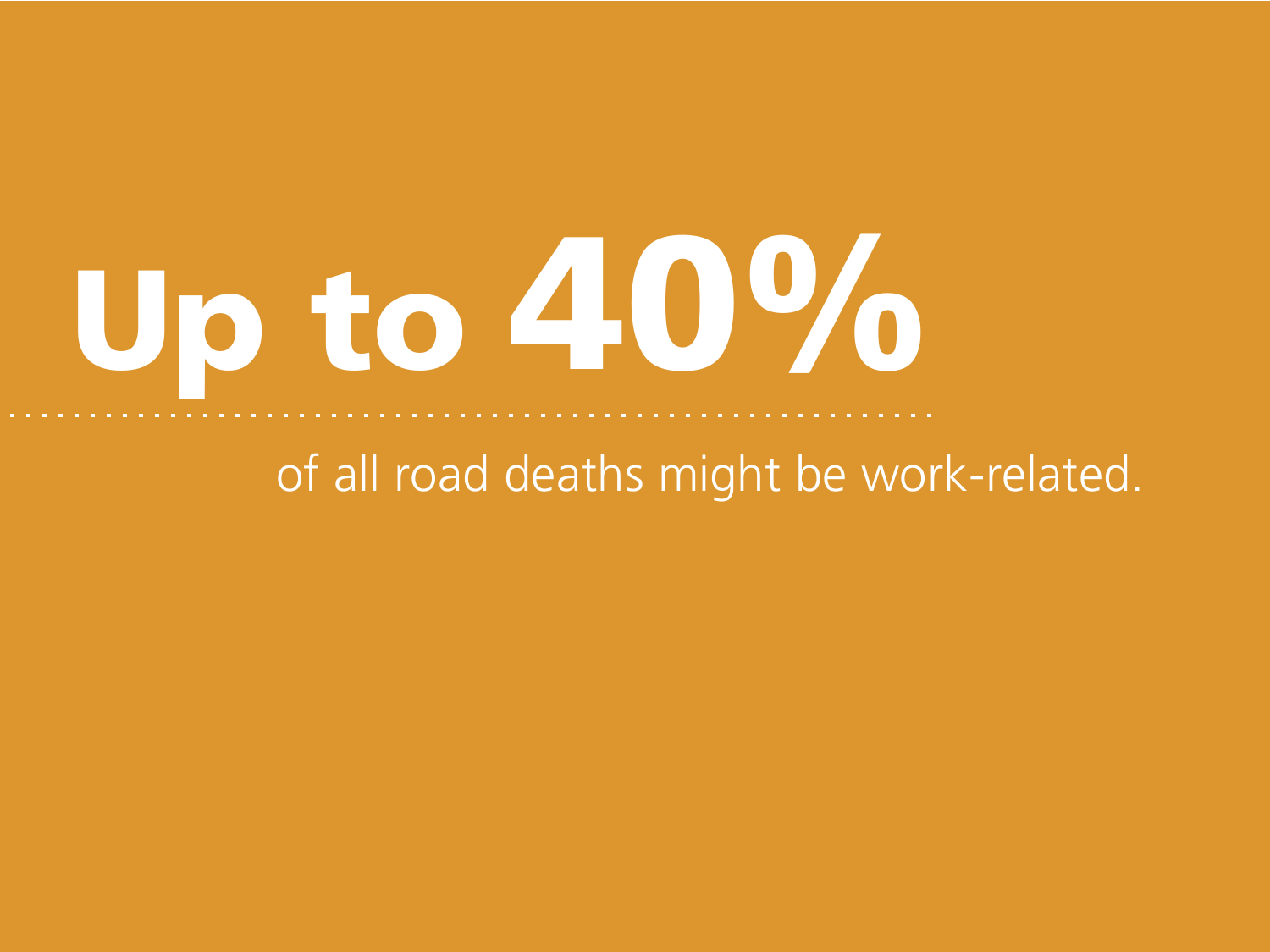#### **INVESTING IN ROAD RISK PREVENTION CAN SAVE YOUR ORGANISATION MONEY**





#### www.etsc.eu/praise



**European Transport Safety Council**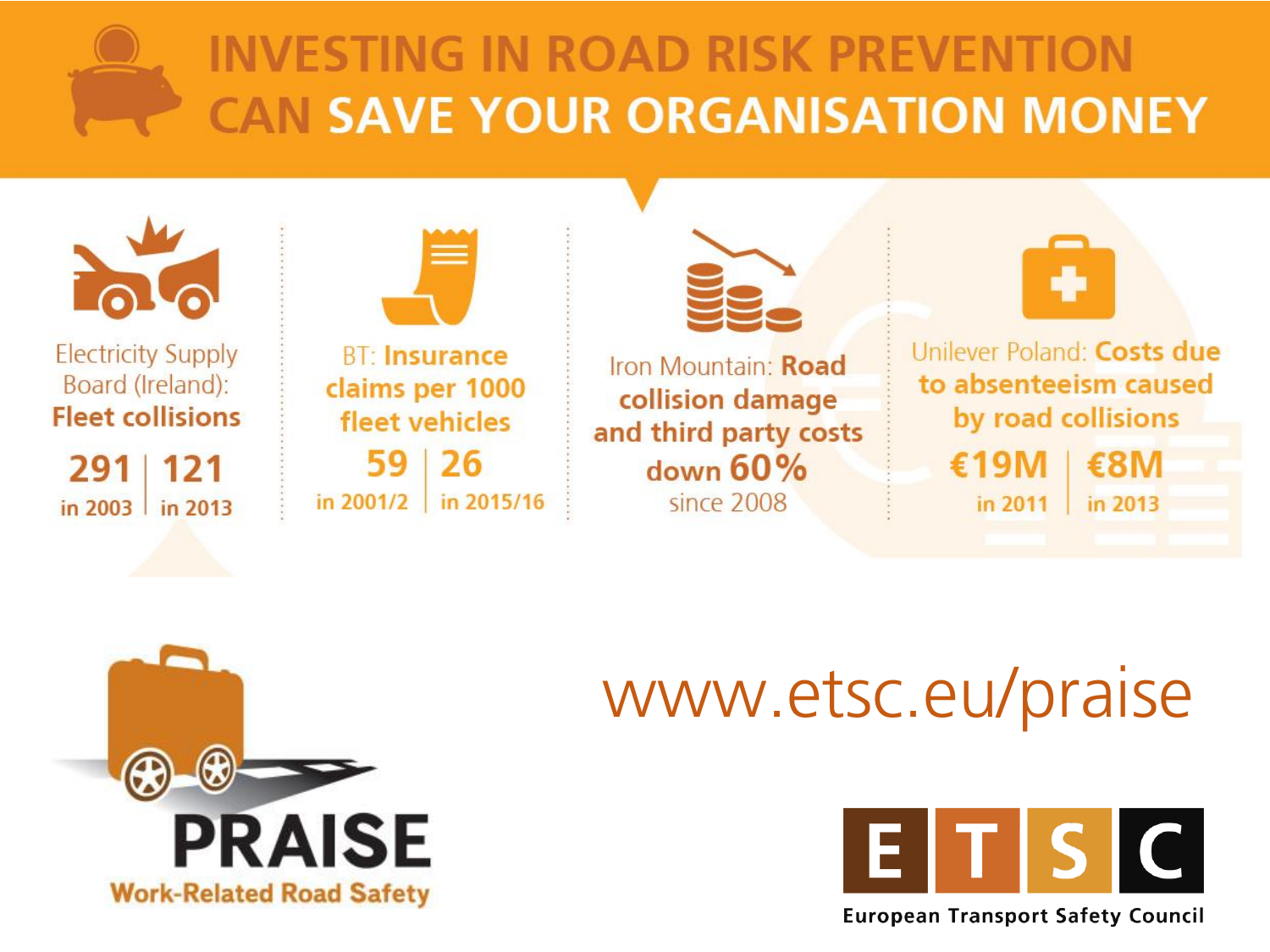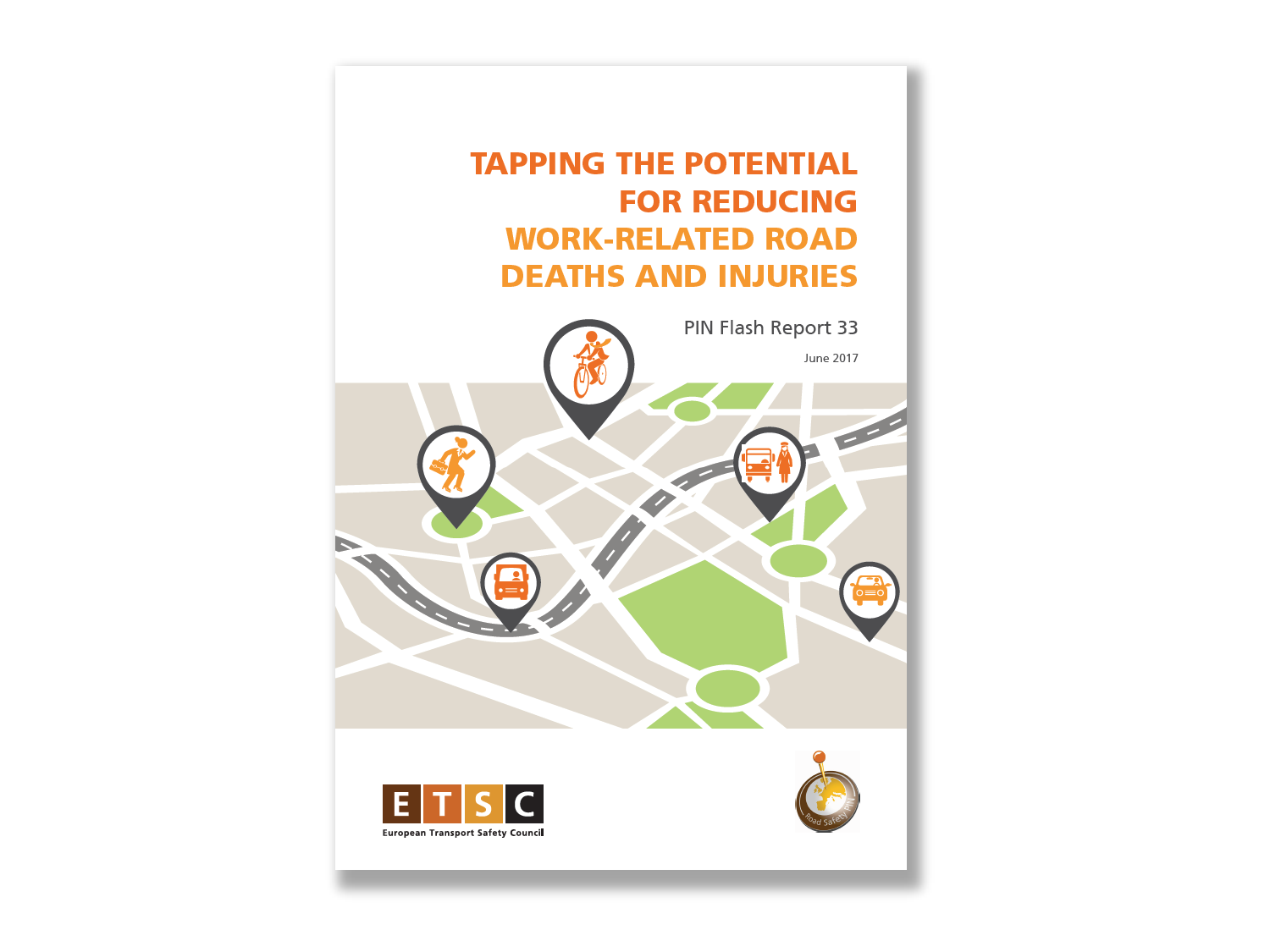## **MANAGEMENT IN EUROPE PERFORMANCE IN WRRS**

- Work-related rood safety data collection and reporting
- National legal frameworks for work-related road safety
- Public authority leadership in work-related road safety management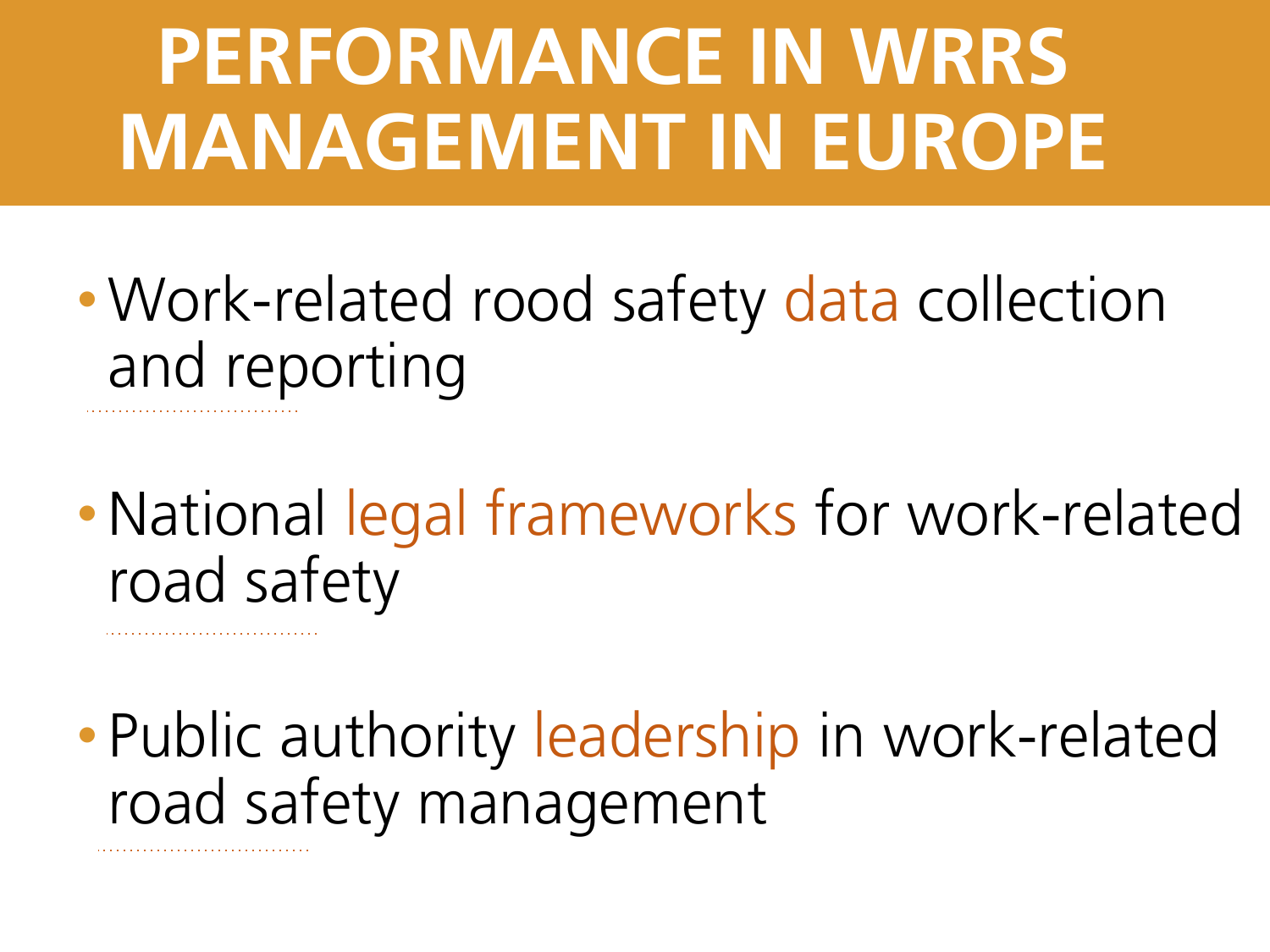#### **DATA COLLECTION AND REPORTING**

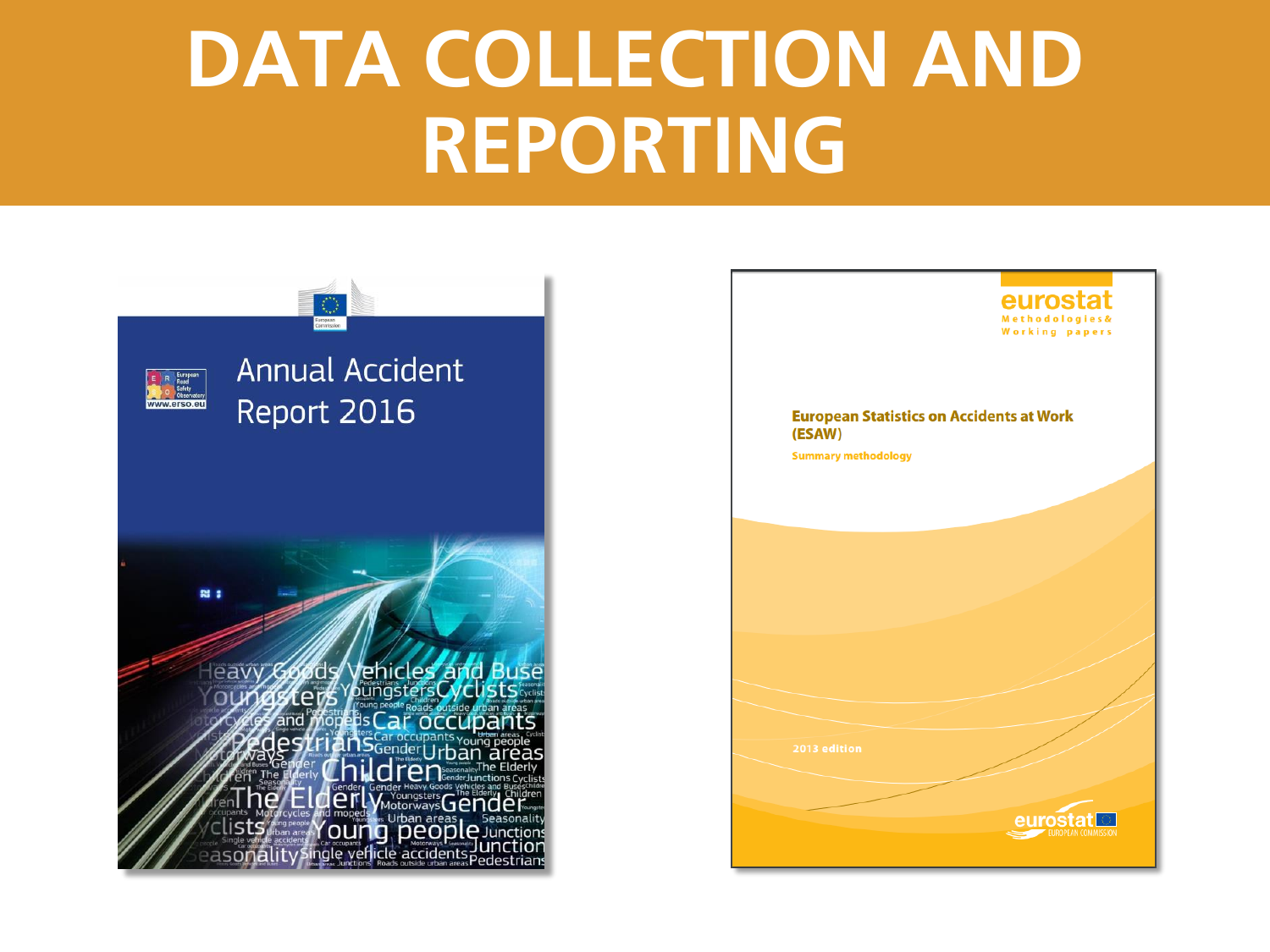#### **QUESTIONS - WRRS DATA COLLECTION AND REPORTING**

- Definition of a WRR collision?
- Does the definition cover commuting and all modes of transport?
- 'Purpose of journey' field in police reports and completion rates?
- Employer reporting obligations?
- Provision of WRR death data?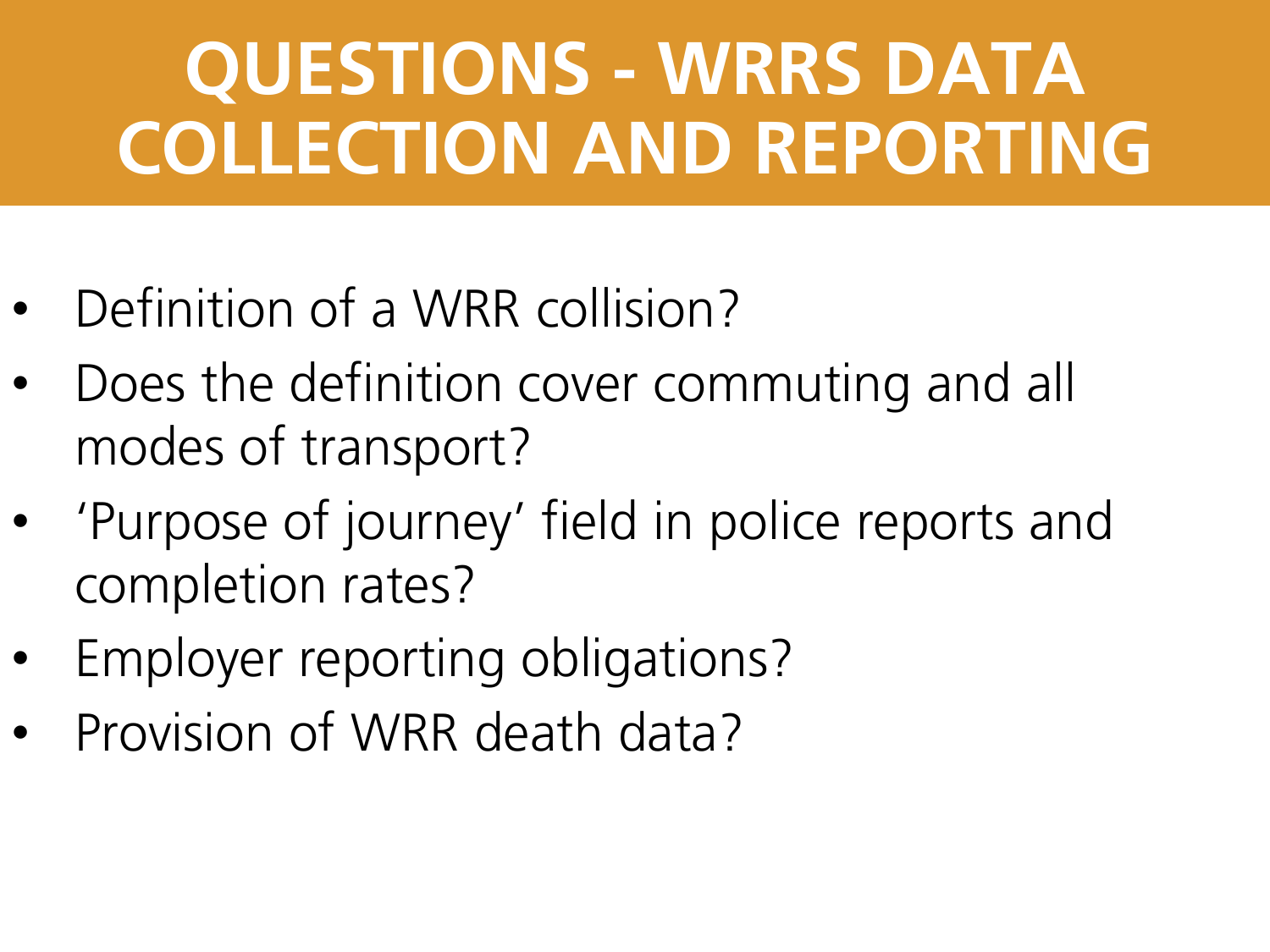#### **COUNTRY RANKING ON WRRS DATA COLLECTION AND REPORTING**

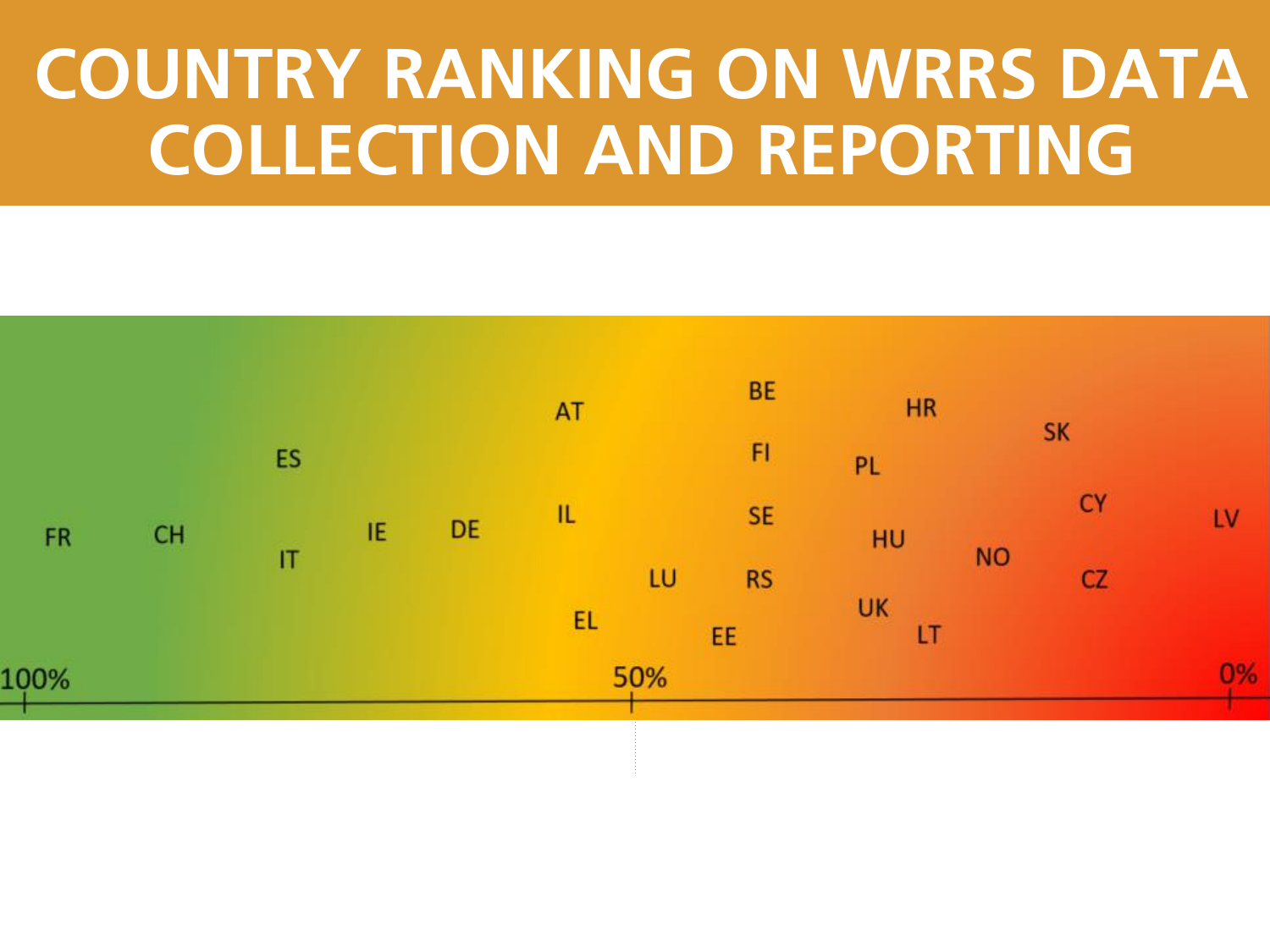|              | <b>Average number of recorded</b><br><b>WRR deaths in 2013-2015 or</b><br>the last three years available | <b>Average number of road</b><br>deaths in 2013-2015 or the<br>last three years available | <b>WRR</b> deaths as a proportion (%)<br>of all road deaths in 2013-2015 or<br>the last three years available |  |
|--------------|----------------------------------------------------------------------------------------------------------|-------------------------------------------------------------------------------------------|---------------------------------------------------------------------------------------------------------------|--|
| AT           | 51                                                                                                       | 455                                                                                       | 11%                                                                                                           |  |
| <b>CH</b>    | 61                                                                                                       | 255                                                                                       | 24%                                                                                                           |  |
| $CH*$        | 104                                                                                                      | 255                                                                                       | 41%                                                                                                           |  |
| DE           | 414                                                                                                      | 3,414                                                                                     | 12%                                                                                                           |  |
| EE           | 4                                                                                                        | 75                                                                                        | 5%                                                                                                            |  |
| EL           | 41                                                                                                       | 826                                                                                       | 5%                                                                                                            |  |
| ES           | 53                                                                                                       | 1,686                                                                                     | 5%                                                                                                            |  |
| ES*          | 176                                                                                                      | 1,686                                                                                     | 10%                                                                                                           |  |
| ${\sf FR}$   | 404                                                                                                      | 3,435                                                                                     | 12%                                                                                                           |  |
| $FR*$        | 1,352                                                                                                    | 3,435                                                                                     | 39%                                                                                                           |  |
| HE.          | 8                                                                                                        | 178                                                                                       | 5%                                                                                                            |  |
| $IE*$        | 48                                                                                                       | 208                                                                                       | 23%                                                                                                           |  |
| $\,$ IL      | 27                                                                                                       | 273                                                                                       | 10%                                                                                                           |  |
| $\mathbf{H}$ | 203                                                                                                      | 3,404                                                                                     | 6%                                                                                                            |  |
| $\Pi^*$      | 389                                                                                                      | 3,404                                                                                     | 11%                                                                                                           |  |
| <b>SE</b>    | 8                                                                                                        | 263                                                                                       | 3%                                                                                                            |  |
| SI           | 5                                                                                                        | 120                                                                                       | 4%                                                                                                            |  |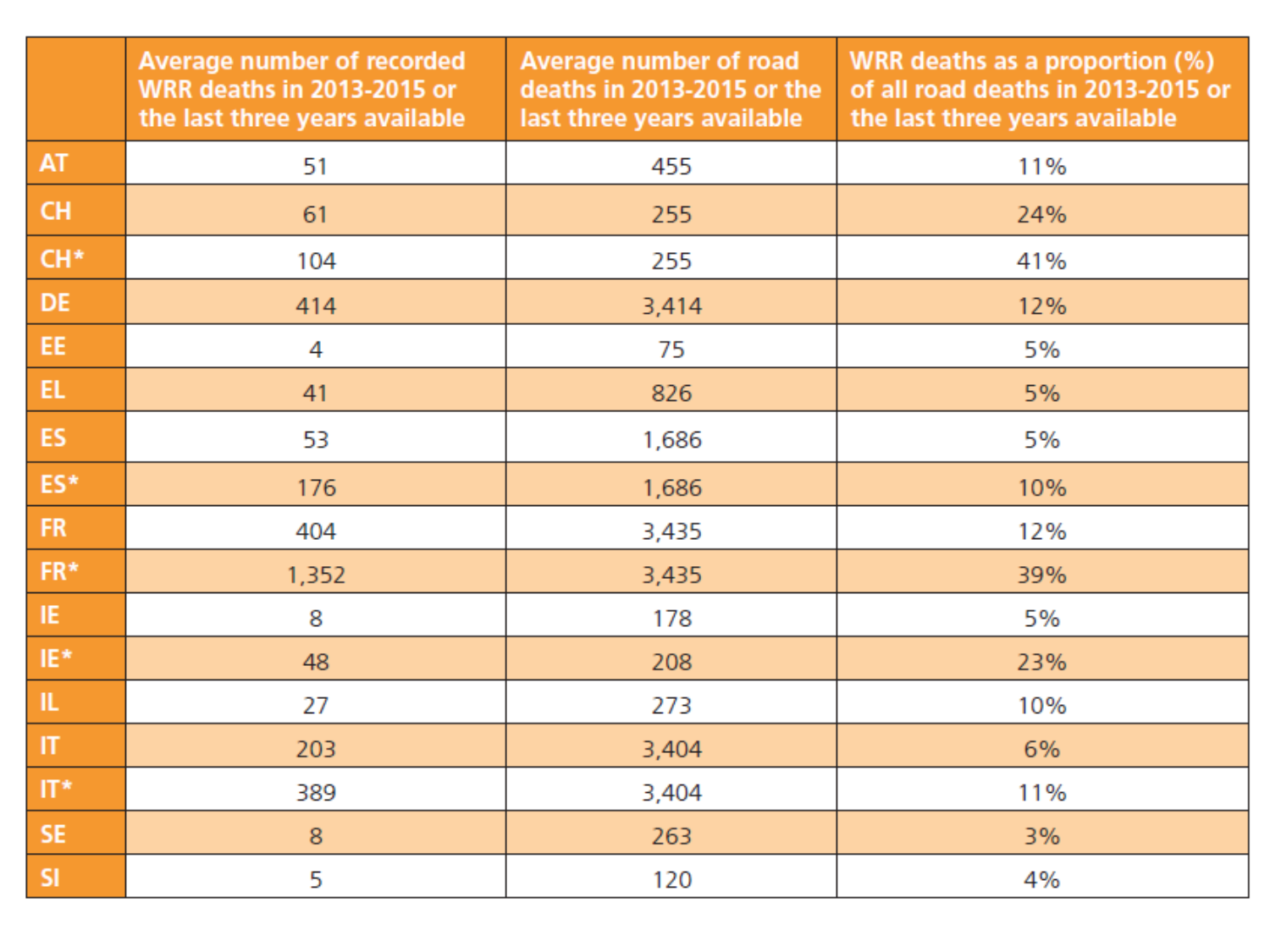|                     | <b>Average number of recorded</b><br><b>WRR deaths in 2013-2015 or</b><br>the last three years available | <b>Average number of road</b><br>deaths in 2013-2015 or the<br>last three years available | WRR deaths as a proportion (%)<br>of all road deaths in 2013-2015 or<br>the last three years available |  |
|---------------------|----------------------------------------------------------------------------------------------------------|-------------------------------------------------------------------------------------------|--------------------------------------------------------------------------------------------------------|--|
| <b>AT</b>           | 51                                                                                                       | 455                                                                                       | 11%                                                                                                    |  |
| <b>CH</b>           | 61                                                                                                       | 255                                                                                       | 24%                                                                                                    |  |
| $CH*$               | 104                                                                                                      | 255                                                                                       | 41%                                                                                                    |  |
| DE                  | 414                                                                                                      | 3,414                                                                                     | 12%                                                                                                    |  |
| EE.                 | 4                                                                                                        | 75                                                                                        | 5%                                                                                                     |  |
| EL.                 | 41                                                                                                       | 826                                                                                       | 5%                                                                                                     |  |
| ES.                 | 53                                                                                                       | 1,686                                                                                     | 5%                                                                                                     |  |
| ES*                 | 176                                                                                                      | 1,686                                                                                     | 10%                                                                                                    |  |
| FR                  | 404                                                                                                      | 3,435                                                                                     | 12%                                                                                                    |  |
| $\mathsf{FR}^\star$ | 1,352                                                                                                    | 3,435                                                                                     | 39%                                                                                                    |  |
| IE.                 | 8                                                                                                        | 178                                                                                       | 5%                                                                                                     |  |
| IE*                 | 48                                                                                                       | 208                                                                                       | 23%                                                                                                    |  |
| Ш.                  | 27                                                                                                       | 273                                                                                       | 10%                                                                                                    |  |
| $\Pi$               | 203                                                                                                      | 3,404                                                                                     | 6%                                                                                                     |  |
| $IT*$               | 389                                                                                                      | 3,404                                                                                     | 11%                                                                                                    |  |
| SE.                 | 8                                                                                                        | 263                                                                                       | 3%                                                                                                     |  |
| SI.                 | 5                                                                                                        | 120                                                                                       | 4%                                                                                                     |  |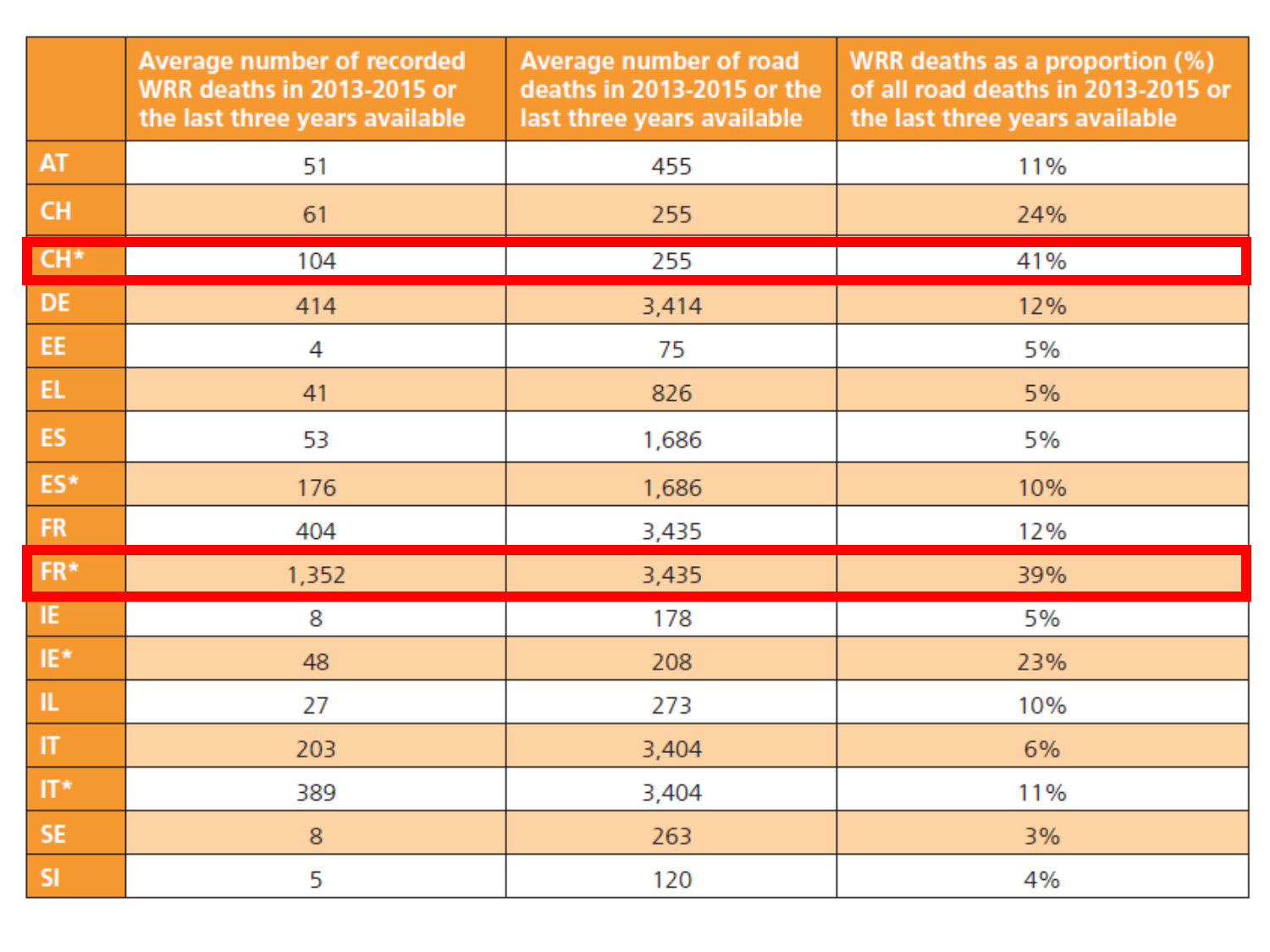## **QUESTIONS - NATIONAL LEGAL FRAMEWORK FOR WRRS**

- Government guidance on implementation of Directive on safety and health of workers (89/391/EEC)?
- Can employers' be held legally responsible in case of a WRR collision?
- Identification of the driver by employer in case of committing a traffic law offence?
- Commuting in employees risk assessment?
- Professional drivers: going beyond requirements of the CPC directive; specific legislation for professional driver vehicles, alcohol interlocks laws, tachograph enforcement?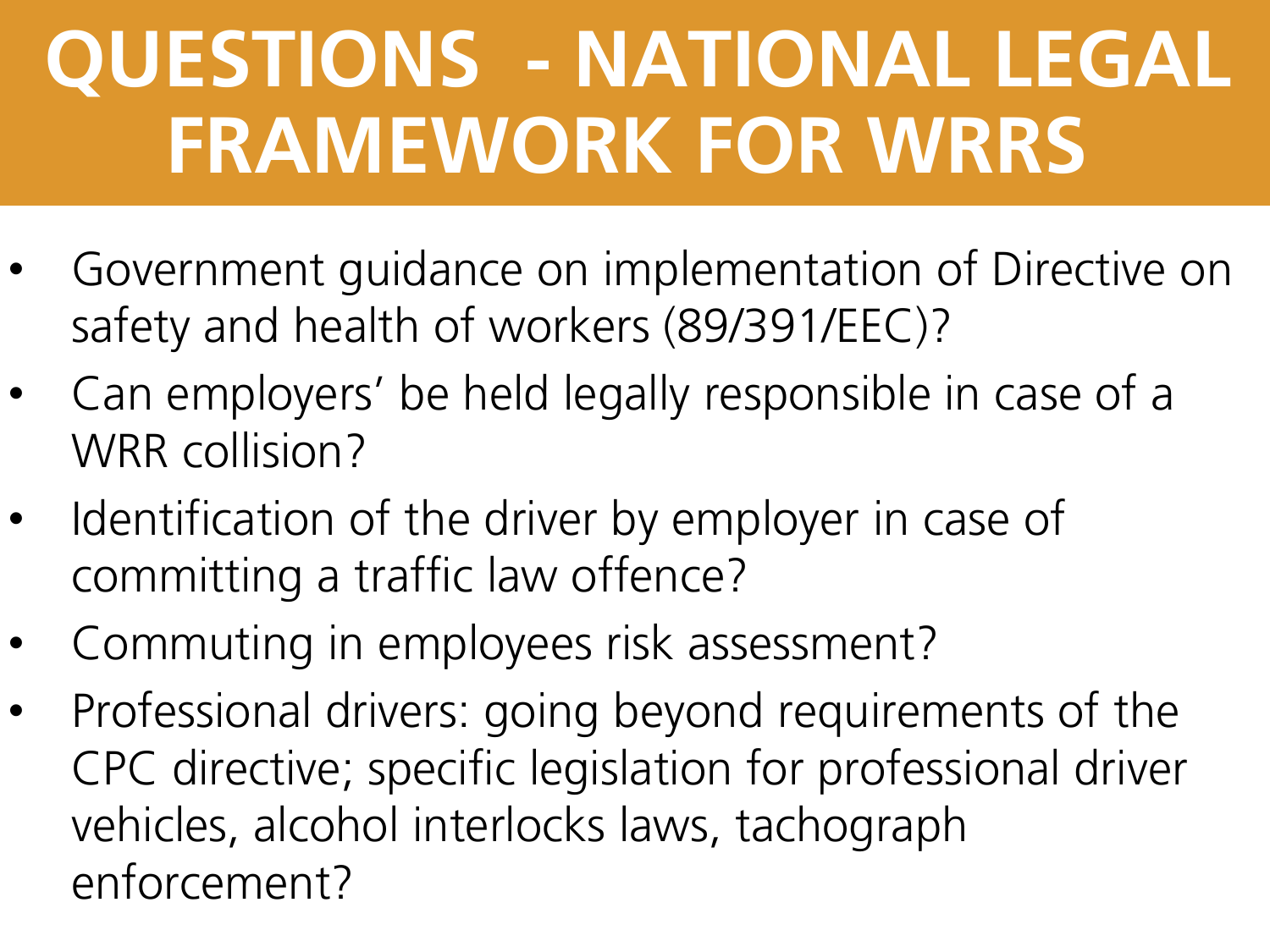#### **COUNTRY RANKING ON NATIONAL LEGAL FRAMEWORK FOR WRRS**

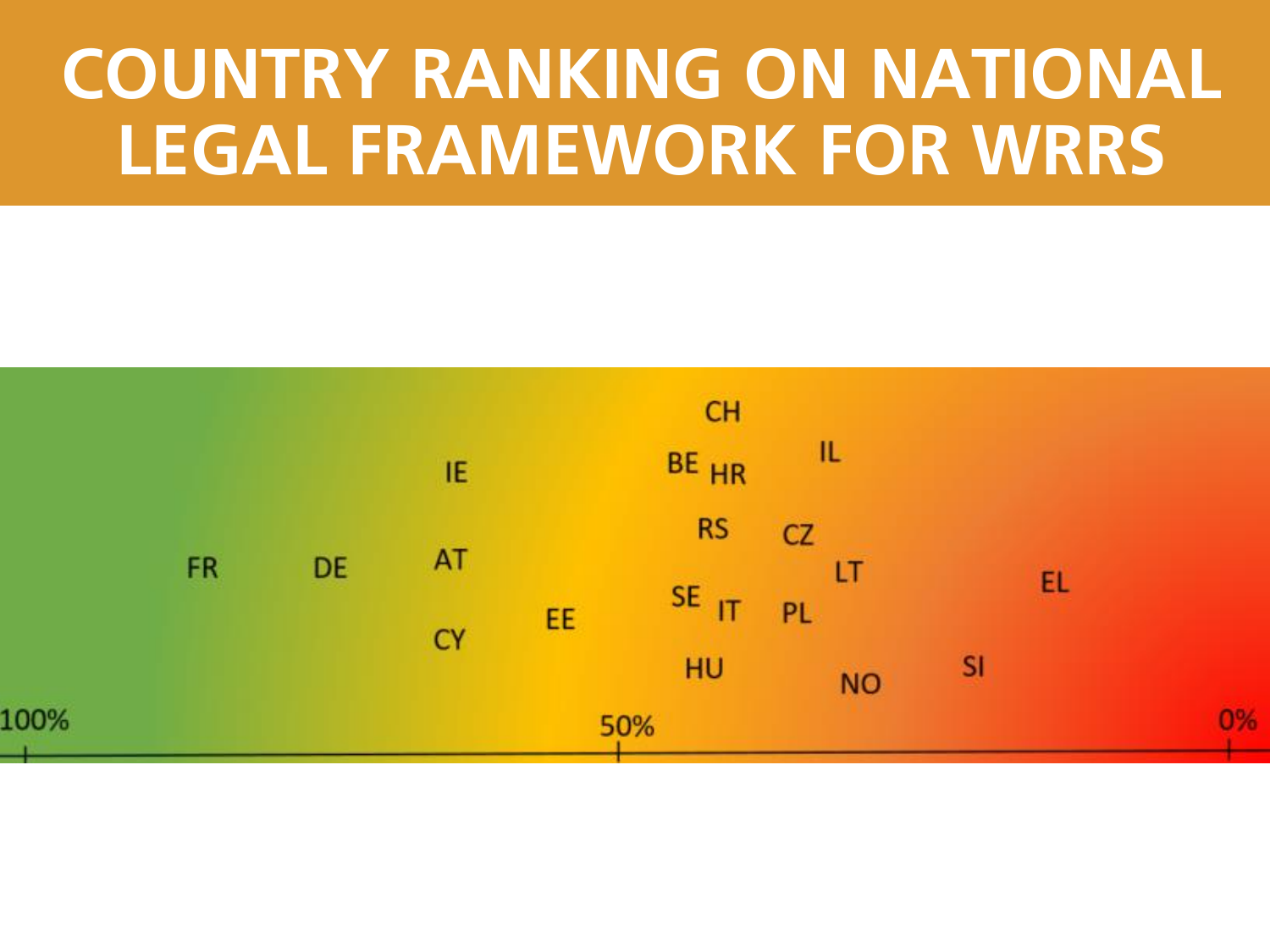### **QUESTIONS - PUBLIC AUTHORITY LEADERSHIP IN MANAGING WRRS**

- Are public authorities in your country seen to show leadership in:
- Purchase or renting of safe vehicles?
- Fitment of non-mandatory additional safety equipment in vehicles they own, lease, rent or control?
- Extending their own agency requirements around vehicle management and use to contractors?
- Establishing safe travel plans for employees?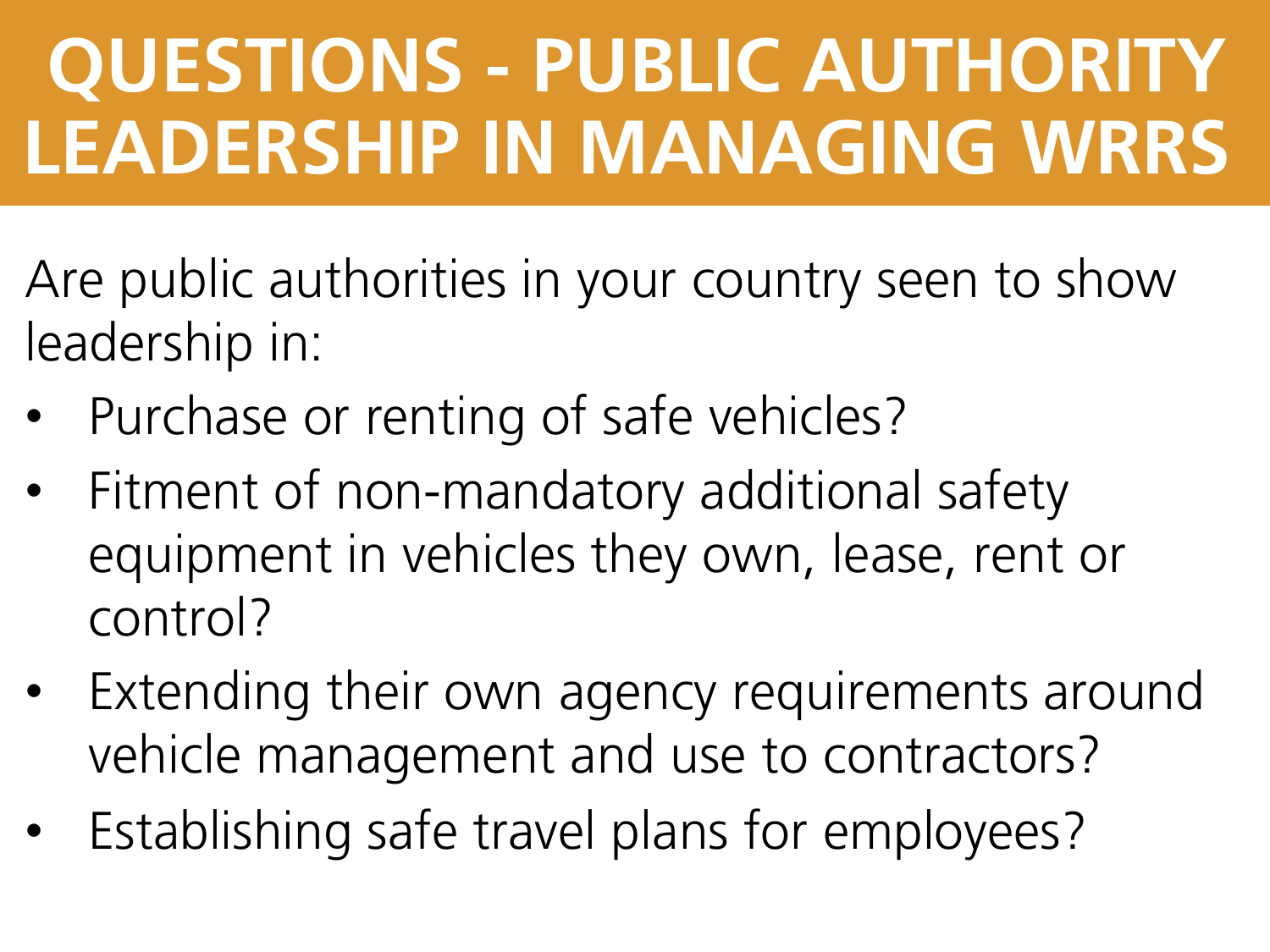| Are public authorities in your country seen to show leadership in: |                                              |                                                                                                                     |                                                                                                           |                                                         |  |  |  |
|--------------------------------------------------------------------|----------------------------------------------|---------------------------------------------------------------------------------------------------------------------|-----------------------------------------------------------------------------------------------------------|---------------------------------------------------------|--|--|--|
|                                                                    | Q1: Purchase or renting of<br>safe vehicles? | Q2: Fitment of non-<br>mandatory additional<br>safety equipment in<br>vehicles they own, lease,<br>rent or control? | Q3: Extending their own<br>agency requirements<br>around vehicle<br>management and use to<br>contractors? | Q4: Establishing<br>safe travel plans for<br>employees? |  |  |  |
| AT                                                                 |                                              |                                                                                                                     |                                                                                                           |                                                         |  |  |  |
| BE                                                                 |                                              |                                                                                                                     |                                                                                                           |                                                         |  |  |  |
| CY                                                                 |                                              |                                                                                                                     |                                                                                                           |                                                         |  |  |  |
| CZ                                                                 |                                              |                                                                                                                     |                                                                                                           |                                                         |  |  |  |
| DE                                                                 |                                              |                                                                                                                     |                                                                                                           |                                                         |  |  |  |
| EE                                                                 |                                              |                                                                                                                     |                                                                                                           |                                                         |  |  |  |
| EL.                                                                |                                              |                                                                                                                     |                                                                                                           |                                                         |  |  |  |
| ES                                                                 |                                              |                                                                                                                     |                                                                                                           |                                                         |  |  |  |
| H                                                                  |                                              |                                                                                                                     |                                                                                                           |                                                         |  |  |  |
| ${\sf FR}$                                                         |                                              |                                                                                                                     |                                                                                                           |                                                         |  |  |  |
| HR                                                                 |                                              |                                                                                                                     |                                                                                                           |                                                         |  |  |  |
| HU                                                                 |                                              |                                                                                                                     |                                                                                                           |                                                         |  |  |  |
| IE.                                                                |                                              |                                                                                                                     |                                                                                                           |                                                         |  |  |  |
| $\boldsymbol{\Pi}$                                                 |                                              |                                                                                                                     |                                                                                                           |                                                         |  |  |  |
| $\mathbf{u}$                                                       |                                              |                                                                                                                     |                                                                                                           |                                                         |  |  |  |
| LU<br>${\sf I\!N}$                                                 |                                              |                                                                                                                     |                                                                                                           |                                                         |  |  |  |
| PL.                                                                |                                              |                                                                                                                     |                                                                                                           |                                                         |  |  |  |
| SE                                                                 |                                              |                                                                                                                     |                                                                                                           |                                                         |  |  |  |
| <b>SI</b>                                                          |                                              |                                                                                                                     |                                                                                                           |                                                         |  |  |  |
| <b>UK</b>                                                          |                                              |                                                                                                                     |                                                                                                           |                                                         |  |  |  |
| IL.                                                                |                                              |                                                                                                                     |                                                                                                           |                                                         |  |  |  |
| <b>NO</b>                                                          |                                              |                                                                                                                     |                                                                                                           |                                                         |  |  |  |
| CH                                                                 |                                              |                                                                                                                     |                                                                                                           |                                                         |  |  |  |
| $\mathsf{RS}$                                                      |                                              |                                                                                                                     |                                                                                                           |                                                         |  |  |  |
|                                                                    |                                              |                                                                                                                     |                                                                                                           |                                                         |  |  |  |
|                                                                    | Yes                                          | Partially                                                                                                           | No. 1996                                                                                                  | Not available                                           |  |  |  |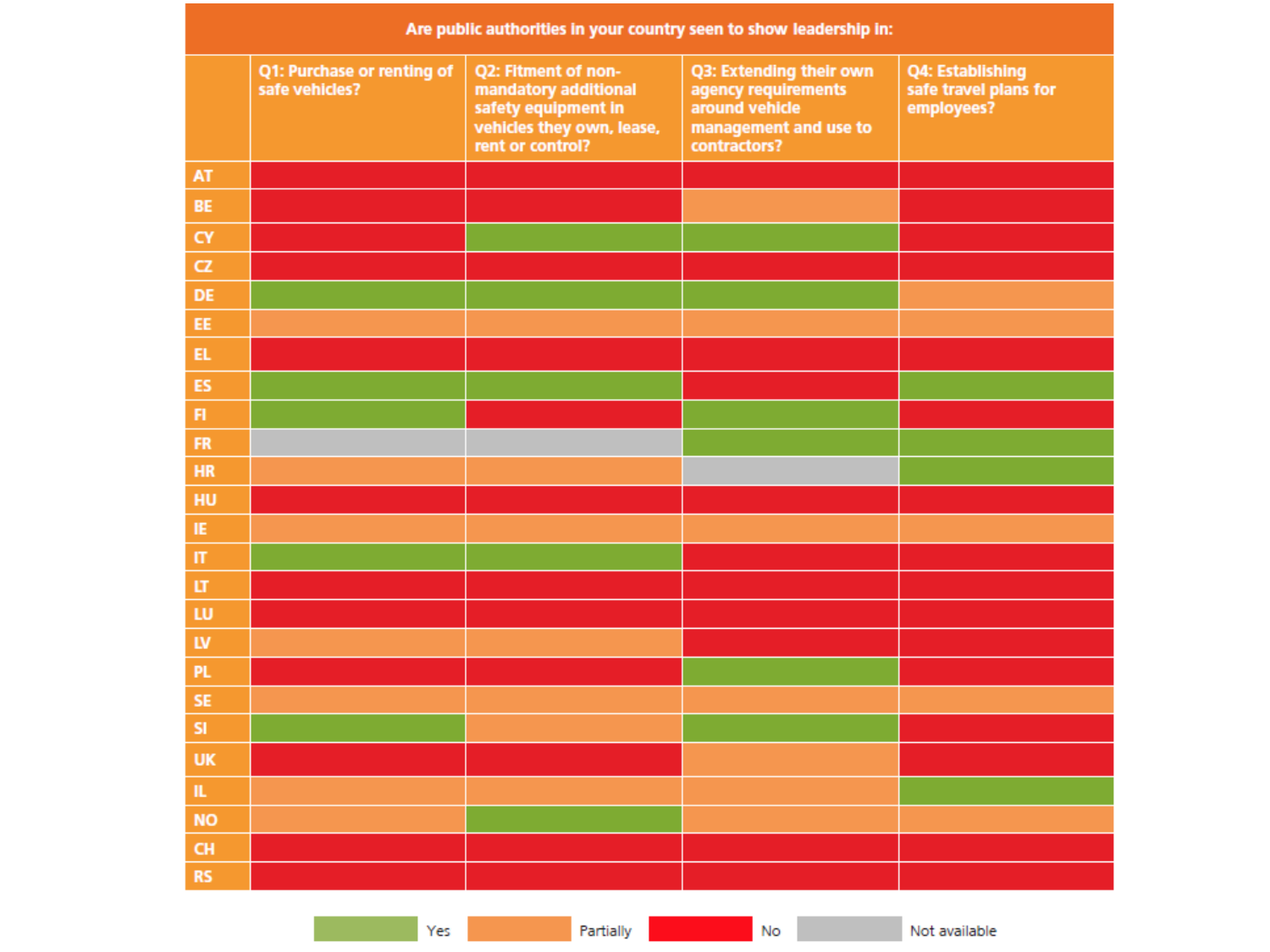#### **ETSC RECOMMENDATIONS TO MEMBER STATES**

- National definition of a WRR collision within the road safety field
- Collect and analyse comprehensive data on the number of WRR deaths and serious injuries
- Create a data linkage system for coroner reports, OSH and road safety authorities
- Support employers
- Lead by example and adopt WRRS management programmes for public fleets and public procurement requirements